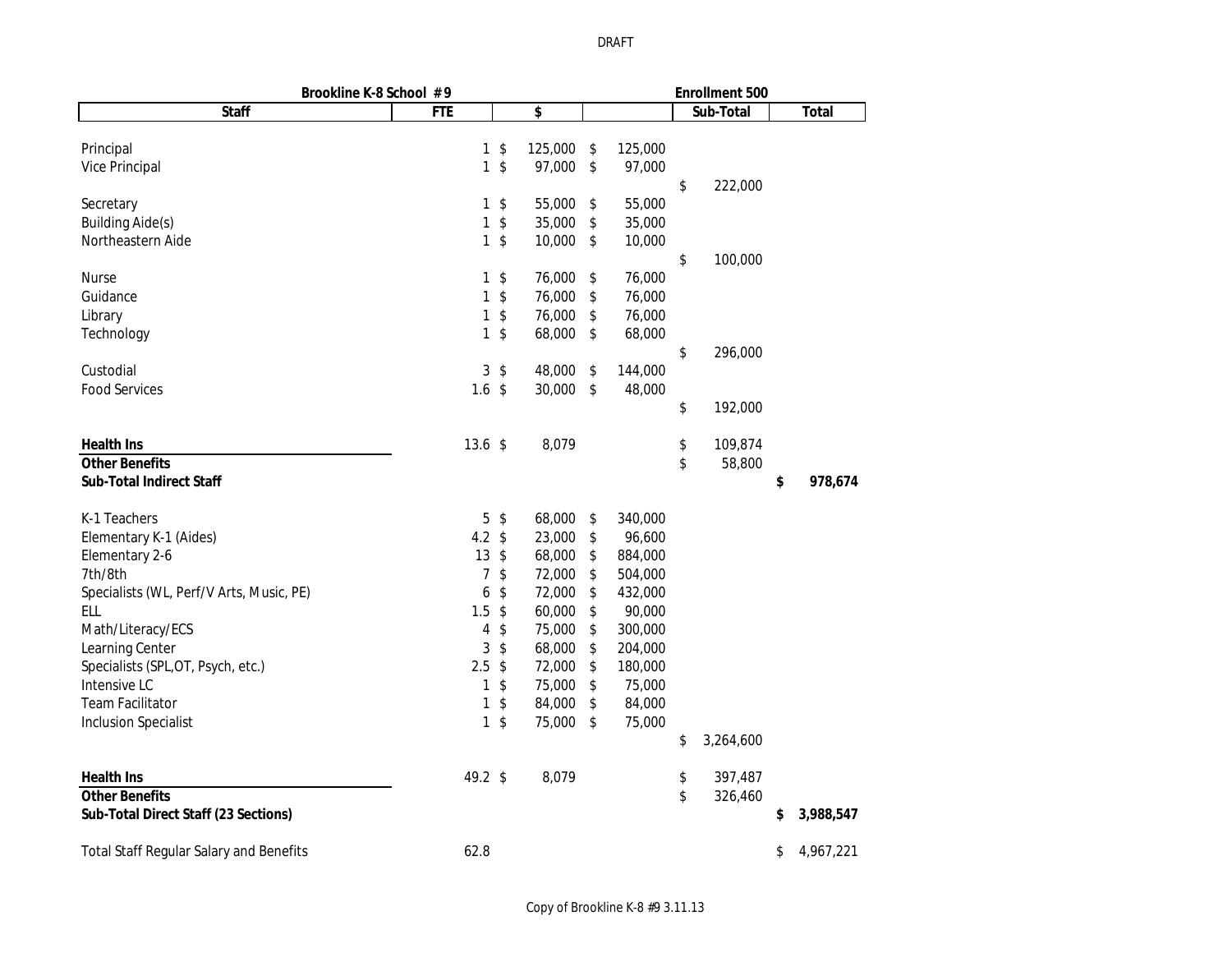## **Non-Salary**

| <b>Student Program Stipends</b>   | \$<br>12,500  |               |                 |
|-----------------------------------|---------------|---------------|-----------------|
| <b>Instructional Supplies</b>     | \$<br>20,200  |               |                 |
| Professional Learning/Conferences | \$<br>5,300   |               |                 |
| <b>Educational Equipment</b>      | \$<br>12,400  |               |                 |
| <b>Classroom Furniture</b>        | \$<br>8,000   |               |                 |
|                                   |               | \$<br>58,400  |                 |
| <b>Facilities</b>                 |               |               |                 |
| Repair & Maintenance              | \$<br>90,000  |               |                 |
| Heat/Electricity                  | \$<br>100,000 |               |                 |
| Grounds/Snow Removal              | \$<br>50,000  |               |                 |
|                                   |               | \$<br>240,000 |                 |
| Transportation                    | \$<br>75,000  |               |                 |
|                                   |               | \$<br>75,000  |                 |
| <b>Total Non-salary</b>           |               |               | \$<br>373,400   |
| <b>Total Annual Operating</b>     |               |               | \$<br>5,340,621 |

## **One time Set-up**

| <b>Professional Development</b><br>All Staff Planning - Two Weeks/Two Summers<br>Program Planner - Full Year<br>Ass't Program Planner - Half Year | \$<br>\$<br>\$ | 263,760<br>125,000<br>48,500 | \$ | 437,260   |
|---------------------------------------------------------------------------------------------------------------------------------------------------|----------------|------------------------------|----|-----------|
| <b>Classroom Furniture</b>                                                                                                                        |                |                              | \$ | 138,000   |
| <b>Classroom Supplies</b>                                                                                                                         |                |                              | \$ | 375,000   |
| Office/Nurse Supplies/Equip.                                                                                                                      |                |                              | \$ | 45,000    |
| Technology                                                                                                                                        |                |                              | \$ | 253,000   |
| Telephone/Intercom                                                                                                                                |                |                              | \$ | 350,000   |
| <b>Play Structure/Grounds</b>                                                                                                                     |                |                              | \$ | 450,000   |
| Repair & Maintenance                                                                                                                              |                |                              | S  | 3,000,000 |